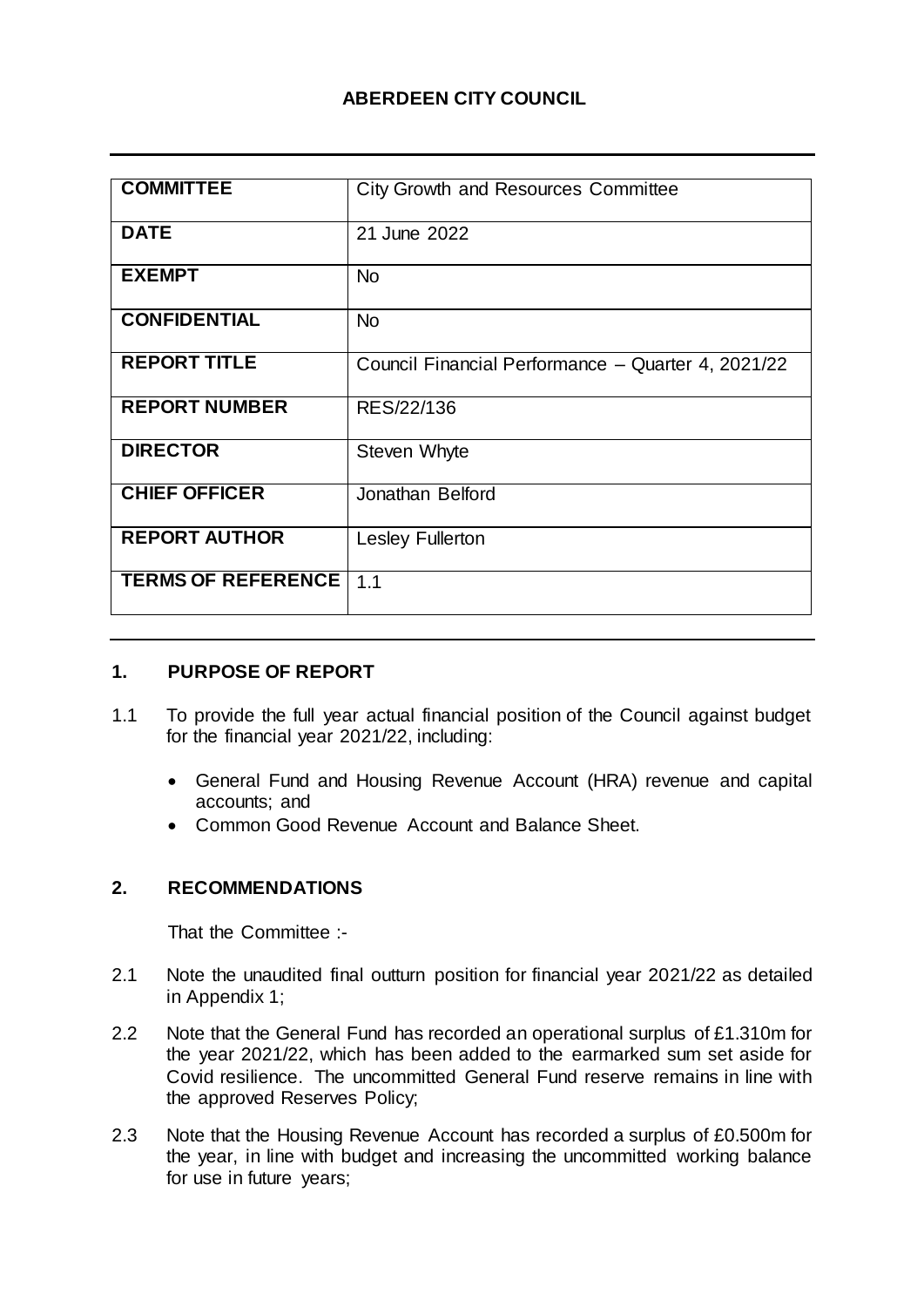- 2.4 Note that the Common Good has recorded an operating surplus of £1.620 m for the year, which is better than the approved use of cash reserves. After investment valuation changes and capital receipts are included cash balances increased by £5.378m and remain in line with recommended levels;
- 2.5 Approve the various transfers for 2021/22, between Council Reserves and Earmarked sums for the General Fund, Housing Revenue Account, Common Good and Statutory Funds as of 31 March 2022, as detailed in Appendix 1;
- 2.6 Approve the reprofiling of the 2022/23 2025/26 capital programmes to take account of the year end position and that the outcome of this is incorporated into the 2022/23 Quarter 1 reporting; and
- 2.7 Note that the unaudited Annual Accounts for 2021/22 will be presented to Audit, Risk and Scrutiny Committee on 30 June 2022, including the Annual Governance Statement and Remuneration Report for the year.

### **3. CURRENT SITUATION**

- 3.1 This report focuses on the final financial position for the year to 31 March 2022 for the Council's General Fund, Housing Revenue Account and Common Good.
- 3.2 The actual position for the year is presented in Appendix 1.

#### **4. FINANCIAL IMPLICATIONS**

4.1 The full year financial position is provided in Appendix 1 to this report and the revenue positions are summarised below:

| <b>Revenue</b>      |               | 2021/22        |                 |
|---------------------|---------------|----------------|-----------------|
|                     |               | <b>Actual</b>  | <b>Variance</b> |
|                     | 2021/22       | (Surplus) /    | (Under) / Over  |
|                     | <b>Budget</b> | <b>Deficit</b> | <b>Budget</b>   |
|                     | £'000         | £'000          | £'000           |
| <b>General Fund</b> |               | (1,310)        | (1,310)         |
| <b>HRA</b>          | (500)         | (500)          |                 |
| <b>Common Good</b>  | 500)          | 1,620          |                 |

- 4.2 Appendix 1 also includes a Management Commentary providing information on the 2021/22 financial position, including details of the movement between Reserves.
- 4.3 The capital position can be summarised as follows: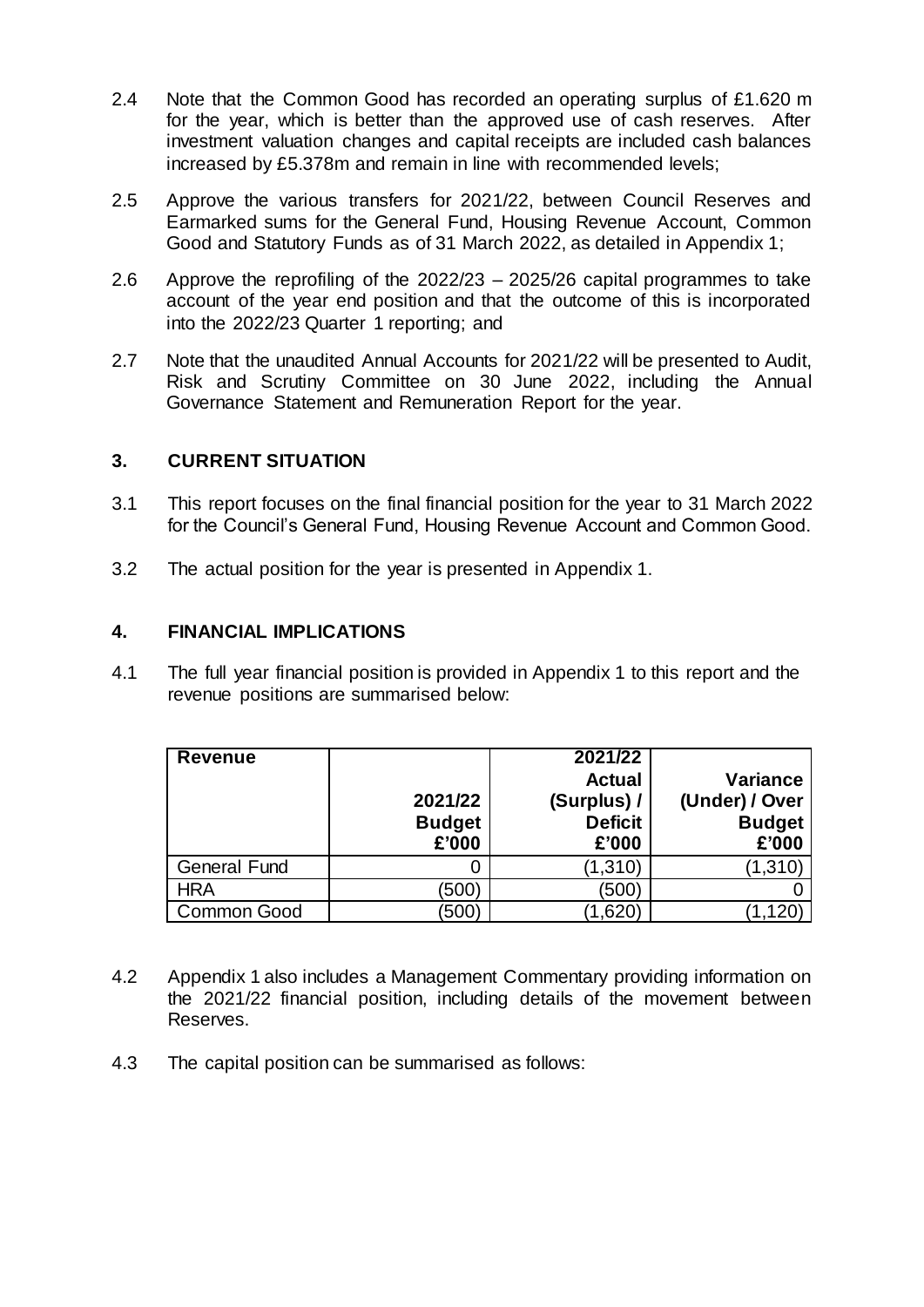| Capital             |               | 2021/22            | <b>Variance</b> |
|---------------------|---------------|--------------------|-----------------|
|                     | 2021/22       | <b>Actual</b>      | (Under) / Over  |
|                     | <b>Budget</b> | <b>Expenditure</b> | <b>Budget</b>   |
|                     | £'000         | £'000              | £'000           |
| <b>General Fund</b> | 253,713       | 128,583            | (125,129)       |
| HRA                 | 147,884       | 99,999             | (47,885)        |

- 4.4 The underspending on Capital is in relation to a wide range of projects, which have been reported on during the course of the year. These figures remain unaudited and are subject to that process being completed. Capital budgets, as appropriate, will be updated to take account of the continuing nature of capital investment projects, and be reprofiled to enable projects to be completed.
- 4.5 As a number of key projects move forward at the start of 2022/23, it is expected that the profile (across individual projects) to require to be revised by viring approved budget from one project to another. This is because the values against the individual projects had initially been estimated.
- 4.6 The usable reserves have moved as follows:

| <b>Council</b><br><b>Usable</b><br><b>Reserves</b> | <b>Balance at</b><br>31 March 2021<br>£'000 | <b>Balance at</b><br>31 March 2022<br>£'000 | <b>Movement</b><br>£'000 |
|----------------------------------------------------|---------------------------------------------|---------------------------------------------|--------------------------|
| <b>General Fund</b>                                | (71,603)                                    | (72, 152)                                   | (549)                    |
| <b>HRA</b>                                         | (14,715)                                    | (15, 215)                                   | (500)                    |
| Statutory & Other                                  | (13,082)                                    | (20,860)                                    | 7.778                    |
| Total                                              | (99, 400)                                   | (108,227)                                   | (8,827)                  |

- 4.7 All of the usable reserve's balances have increased during the year, and Appendix 1 also shows the change in the value of earmarked sums during the year. The value of these change due to the nature of the earmarked sum as they are set aside for funding specific projects, and this can influence when the funds are used. Larger earmarked sums include Covid Grant funding, to be used for a range of purposes, there are funds set aside to support the approved 2022/23 budget and there is money from the Council Tax account to support the development of affordable housing. The uncommitted balance that remains on the General Fund was reduced to £12m following the approval of the budget for 2022/23, which confirmed the use of £0.519m to support revenue operations in 2022/23. The sums held as uncommitted are in line with the Council approved Reserves Policy (March 2022).
- 4.8 The increase in the HRA is as a result of the operational surplus achieved. The Statutory and Other Usable Reserves include the Capital Fund, Insurance Funds and Capital Receipts Unapplied Account. Transfers have included capital receipts and contributions from revenue.
- 4.9 At the year end the Council has retained a significant value in usable reserves, managed the overall budget through a difficult and volatile year. The Council benefited from funding confirmed late in the financial year, with a proportion of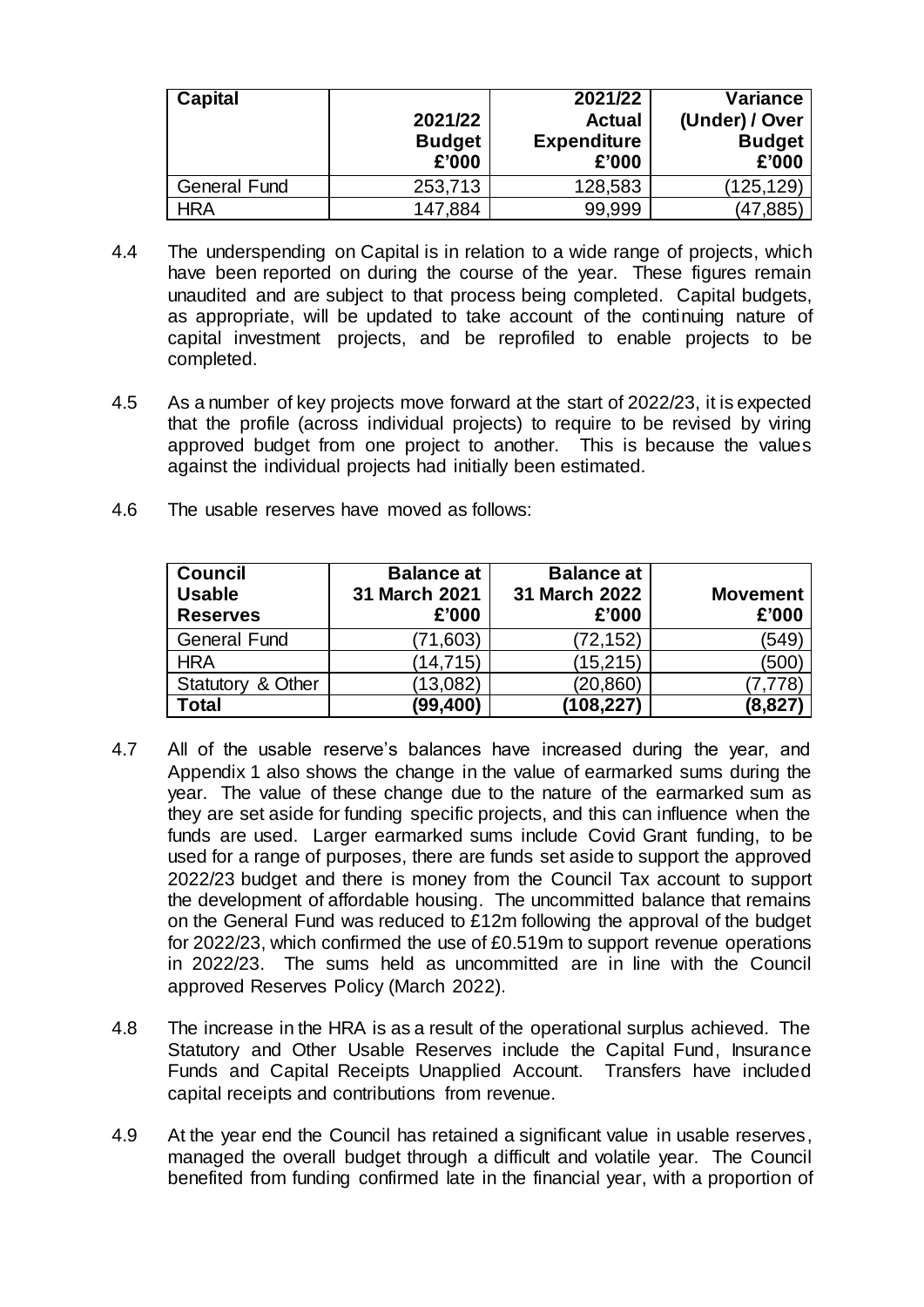those funds being carried into 2022/23 to use. The strength of the reserves position provides the basis for financial resilience required into 2022/23, where funding was approved to support the General Fund budget and to continue to provide limited protection for the various circumstances that the Covid-19 pandemic has caused. The first quarter report and initial forecast for the year will be considered at the City Growth and Resources Committee on 4 August 2022.

4.10 The Common Good Cash Balances are as shown in the table below. The cash position has improved from the start of the year due to capital receipts during the year. The capital receipts are set aside and invested to mitigate the impact of income loss that arises from the sale of land.

| <b>Cash Balances</b> | <b>Balance at '</b><br>31 March 2021<br>£'000 | <b>Balance at</b><br>31 March 2022<br>£'000 | <b>Movement</b><br>£'000 |
|----------------------|-----------------------------------------------|---------------------------------------------|--------------------------|
| Common Good          | (34.420)                                      | (39,798)                                    | (5,378)                  |

## **5. LEGAL IMPLICATIONS**

5.1 There are additional reporting requirements due to the London Stock Exchange listing, for example the requirement to notify them ahead of publication of the report, that have to be taken into account when preparing this report

### **6. ENVIRONMENTAL IMPLICATIONS**

6.1 There are no direct environmental implications arising from the recommendations of this report.

#### **7. RISK**

| Category                        | <b>Risks</b>                                                                                                                                        | Primary<br><b>Controls/Control</b><br><b>Actions to achieve</b><br><b>Target Risk Level</b>                                                                                                               | <i><b>*Target</b></i><br><b>Risk Level</b><br>(L, M or H)<br>*taking into<br>account<br>controls/control<br>actions | *Does<br><b>Target</b><br><b>Risk Level</b><br><b>Match</b><br><b>Appetite</b><br>Set? |
|---------------------------------|-----------------------------------------------------------------------------------------------------------------------------------------------------|-----------------------------------------------------------------------------------------------------------------------------------------------------------------------------------------------------------|---------------------------------------------------------------------------------------------------------------------|----------------------------------------------------------------------------------------|
| <b>Strategic</b><br><b>Risk</b> | There is a<br>risk that if the<br>financial<br>resilience of<br>the Council is<br>not<br>maintained<br>that strategic<br>priorities and<br>outcomes | There is a<br>comprehensive<br>approach to financial<br>management of the<br>council budgets,<br>quarterly reporting,<br><b>Medium Term Financial</b><br>Strategy in place to<br>support future planning. | М                                                                                                                   | <b>Yes</b>                                                                             |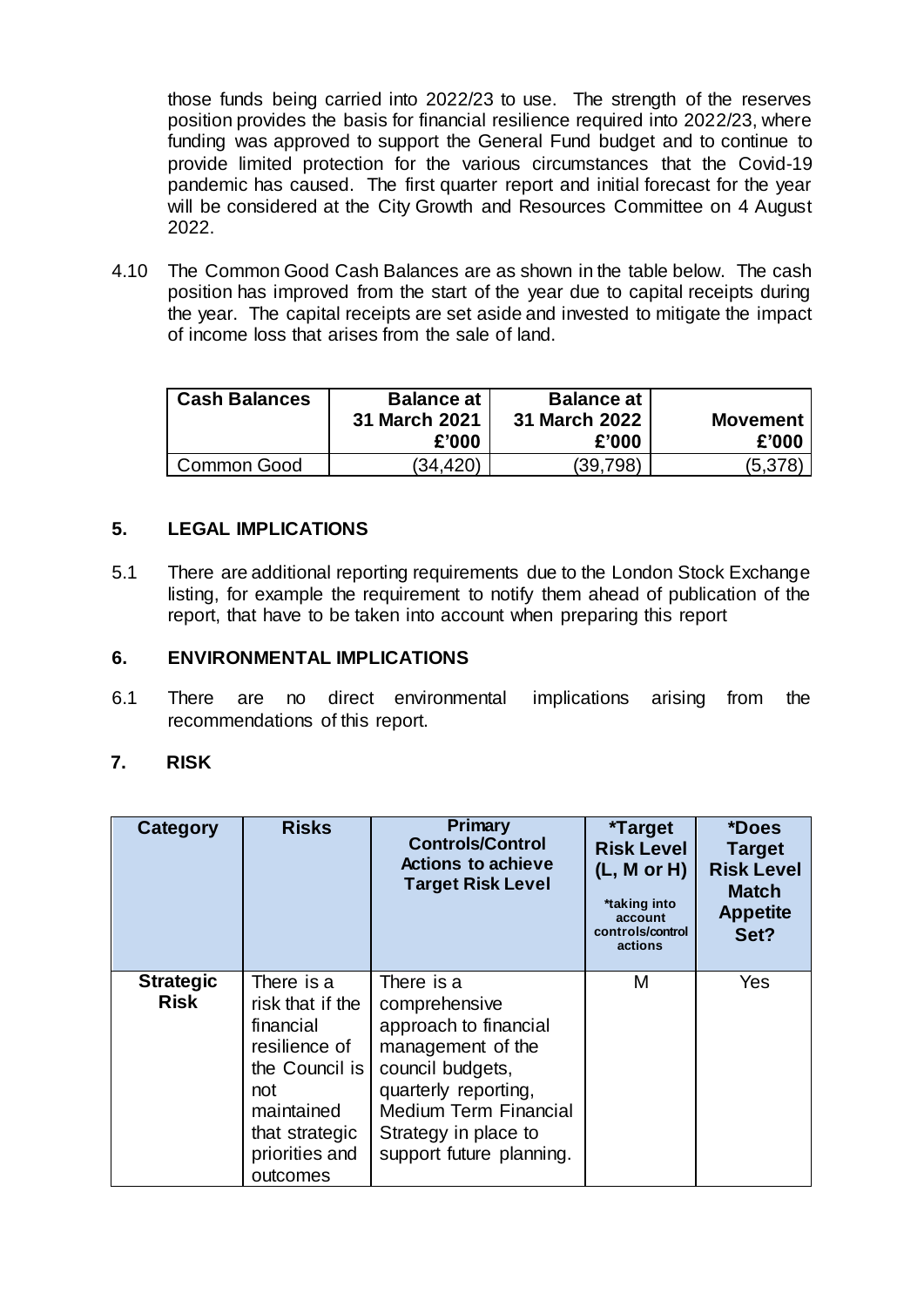|                     | have to be                |                                                |   |     |
|---------------------|---------------------------|------------------------------------------------|---|-----|
|                     | compromised               |                                                |   |     |
|                     | in the future.            |                                                |   |     |
| <b>Compliance</b>   | There is the              | A year end accounts                            | L | Yes |
|                     | risk that the             | process is in place to                         |   |     |
|                     | accounts do               | ensure compliance.                             |   |     |
|                     | not comply                | Annual external audits                         |   |     |
|                     | with legal                | are undertaken to                              |   |     |
|                     | and                       | review the financial                           |   |     |
|                     | accounting                | transactions and                               |   |     |
|                     | legislation.              | controls. Ongoing                              |   |     |
|                     |                           | internal audits also                           |   |     |
|                     |                           | review specific financial                      |   |     |
|                     |                           | and service data.                              |   |     |
| <b>Operational</b>  | There is the              | Daily backups taken                            |   | Yes |
|                     | risk that                 | and held offsite for                           |   |     |
|                     | there may be              | security purposes.<br>Constant review and      |   |     |
|                     | an IT system<br>failure.  | update of security                             |   |     |
|                     |                           | systems by Digital and                         |   |     |
|                     |                           | Technology.                                    |   |     |
| <b>Financial</b>    | There is the              | The year end and                               | M | Yes |
|                     | risk that the             | Annual Accounts have                           |   |     |
|                     | external audit            | been prepared in the                           |   |     |
|                     | process                   | line with accounting                           |   |     |
|                     | identifies                | practice and standards                         |   |     |
|                     | adjustments               | and year end reviews                           |   |     |
|                     | that have an              | have been carried out                          |   |     |
|                     | impact on the             | to ensure that the final                       |   |     |
|                     | usable                    | position presented is                          |   |     |
|                     | reserves.                 | comprehensive.                                 |   |     |
| <b>Reputational</b> | There is a                | The Council has                                | M | Yes |
|                     | risk that                 | continued to address                           |   |     |
|                     | through the               | priority spending areas,                       |   |     |
|                     | reduction of              | and to protect people.                         |   |     |
|                     | expenditure               | It is equally                                  |   |     |
|                     | the Council               | accountable for the use                        |   |     |
|                     | may be<br>criticised that | of public funds and to<br>ensure that they are |   |     |
|                     | spending is               | managed robustly.                              |   |     |
|                     | not in line               | There are a wide range                         |   |     |
|                     | with public               | of unknown external                            |   |     |
|                     | expectation               | factors that require to                        |   |     |
|                     | of service                | be balanced to deal                            |   |     |
|                     | delivery.                 | with the current                               |   |     |
|                     |                           | operating environment.                         |   |     |
|                     |                           | Regular reporting                              |   |     |
|                     |                           | during the year                                |   |     |
|                     |                           | provides an ongoing                            |   |     |
|                     |                           | description of the                             |   |     |
|                     |                           | position the Council is                        |   |     |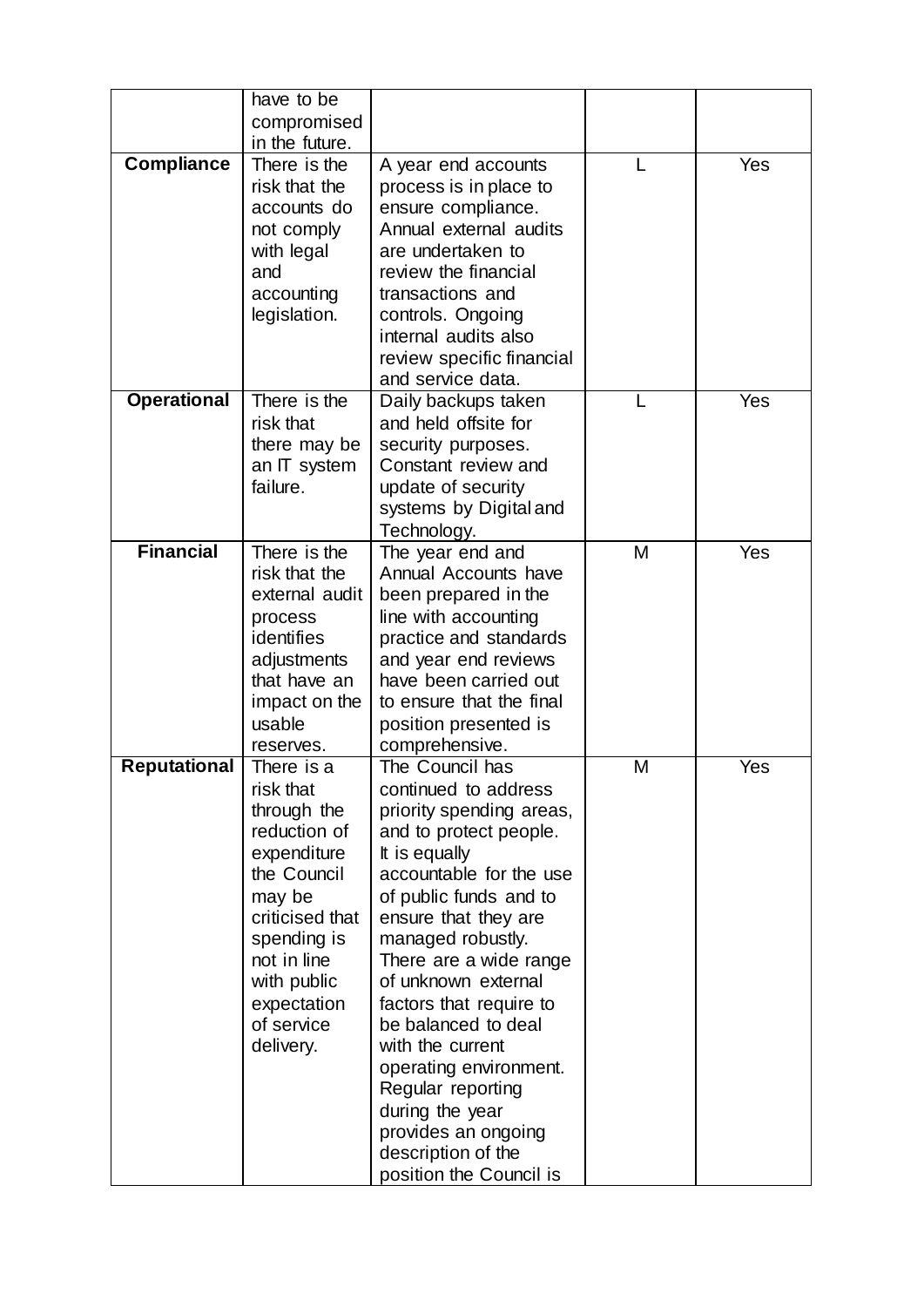|                                        |            | in and the situations it<br>taces. |     |
|----------------------------------------|------------|------------------------------------|-----|
| <b>Environment</b>   None<br>/ Climate | identified |                                    | n/a |

### **8. OUTCOMES**

| <b>COUNCIL DELIVERY PLAN</b> |                                                     |  |  |
|------------------------------|-----------------------------------------------------|--|--|
|                              |                                                     |  |  |
|                              | <b>Impact of Report</b>                             |  |  |
| <b>Aberdeen City Council</b> | Financial planning, budget setting and resource     |  |  |
| <b>Policy Statement</b>      | allocation are all enablers for the delivery of the |  |  |
|                              | outcomes and regular performance reviews ensure     |  |  |
|                              | that the Council's stewardship and financial        |  |  |
|                              | management are robust.                              |  |  |
| <b>Regional and City</b>     | The information within this report supports the     |  |  |
| <b>Strategies</b>            | Strategic Development Plan and Regional Transport   |  |  |
|                              | Strategy by enabling financial planning, resource   |  |  |
|                              | allocation and investment.                          |  |  |

# **9. IMPACT ASSESSMENTS**

| <b>Assessment</b>                                  | <b>Outcome</b> |
|----------------------------------------------------|----------------|
| <b>Integrated Impact</b><br><b>Assessment</b>      | Not required   |
| <b>Data Protection Impact</b><br><b>Assessment</b> | Not required   |
| <b>Other</b>                                       | Not required   |

## **10. BACKGROUND PAPERS**

None

# **11. APPENDICES**

11.1 Appendix 1 – Financial Position for the Year 2021/22

## **12. REPORT AUTHOR CONTACT DETAILS**

| <b>Name</b>          | Jonathan Belford                     |
|----------------------|--------------------------------------|
| <b>Title</b>         | Chief Officer - Finance              |
| <b>Email Address</b> | $\vert$ jbelford@aberdeencity.gov.uk |